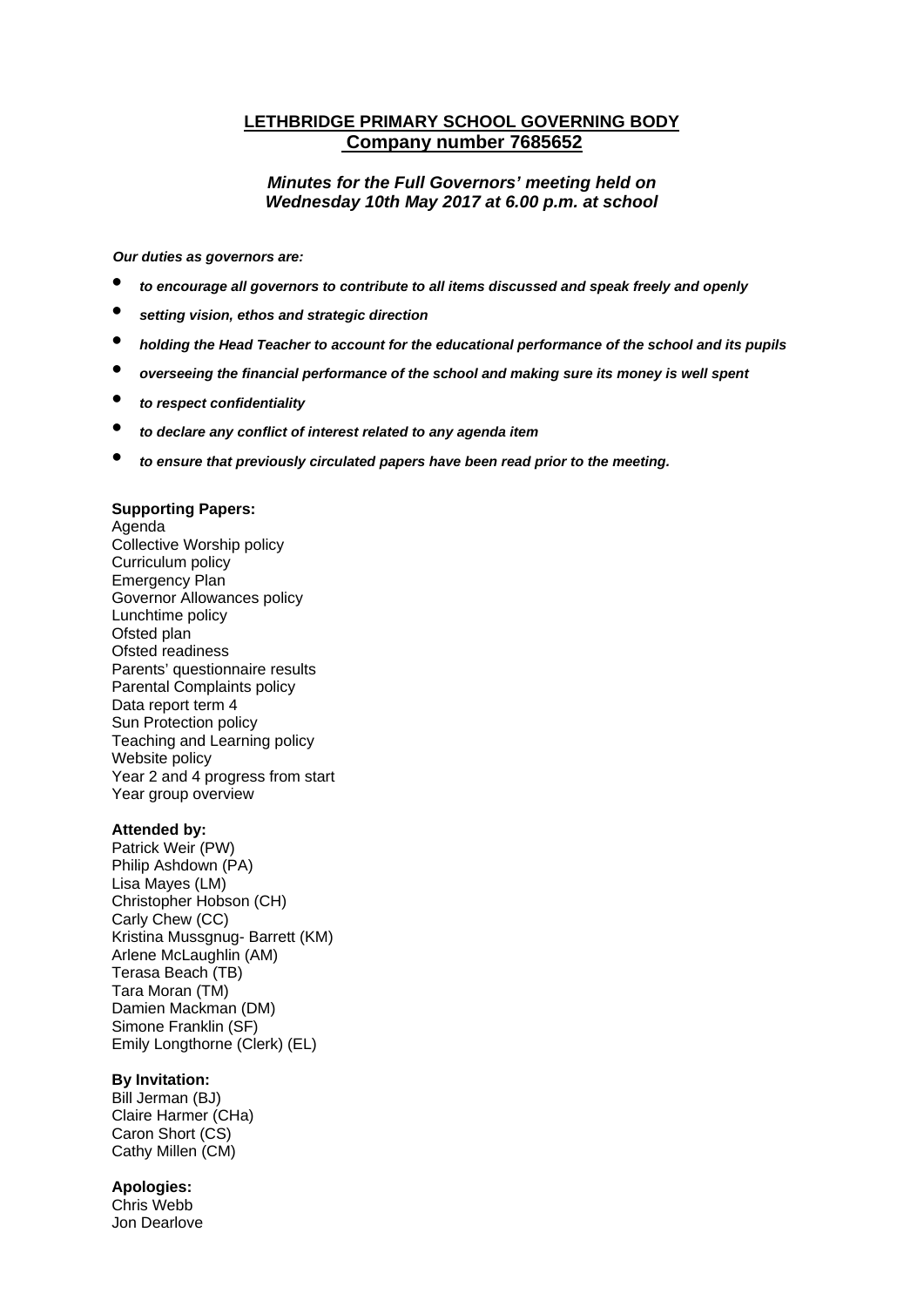## **1. Meeting with Bill Jerman, School Improvement Partner**

BJ introduced himself to the governors and gave them a summary of his work experience in Primary Education, as a Head and also an Ofsted inspector. He now works as a school improvement partner with 30 schools in the borough. BJ gave the governors a presentation on the responsibilities of a governing body and requirements for Ofsted inspections. BJ will send the presentation and a questionnaire to LM who will send to Clerk for circulation. **ACTION LM/CLERK.** Key questions:

AM asked if all governors are expected to have all the information or can they refer to governors on committees? BJ replied that it is fine to refer to "expert governors."

KM asked if it is okay to bring notes, for example figures, to a meeting with Ofsted. BJ said that it is expected.

PW asked if BJ could advise us on how to attract new governors. BJ answered that the phrase "Make a difference" encourages parents to want to get involved. He also suggested asking local businesses, setting up social events and reiterating that with more people the load is shared.

Everyone thanked BJ for his briefing. BJ left the meeting at 7:15. CM, CS and CHa arrived at 7pm.

## **2. AOB**

There were no items for AOB.

### **3. Minutes of the previous meeting 15.03.17**

The minutes were accepted and signed as a correct record of the meeting.

## **4. Matters Arising**

LM will check if anyone is still to complete Hayes online child protection training. KM had circulated the governor skillset TB and Clerk had worked on a governor application message which had gone out.

LM had circulated Ofsted briefing.

## **5. Data Report**

LM had circulated the term 4 data report, a year group overview, and Year 2 and 6 progress documents prior to the meeting. LM is currently working on filling the gaps in objectives on data tracker for Years 3, 4, 5 and 6. As these children have not been taught the new curriculum from the beginning, progress data is not yet represented accurately enough for those year groups. PW asked if there were any main areas of success or concern. LM replied that despite continued focus, rewards and boy-focused topics, boys writing is still at a lower standard than girls across the school. Current Year 3 data suggests low attainment for children with special educational needs, from ethnic minority backgrounds and for children with English as an additional language. LM informed governors that 5 children with significant educational needs fall into all three of these categories and that it is their attainment that is reflected in the data.

KM asked who was chosen for the SATs writing moderation this year. LM said they chose Wiltshire for KS2 SATS writing moderation, in line with many other primary academies in Swindon. KS1 SATs are still being moderated by Swindon Borough Council. The school will find out next Friday if Year 2 and Year 6 results will be moderated. CS added that every year group has taken books to be moderated with other schools and that CHa has attended a Wiltshire schools moderation meeting so we are secure in our judgements.

KM asked how children in the "Most Able" group were selected, having noticed a large variation in numbers in this category in different year groups. LM informed governors that the "Most Able" register is only being updated once a year, unlike the SEN register, which is reviewed every term. LM agreed that the way "Most Able" children are selected should perhaps be more standardised across the school, and that this could be linked to children who work at greater depth. It is common to have more children on the "More Able" register in higher year groups. CHa added that if the school can justify a high number of children working at greater depth, then these children should be on the "Most Able" register.

LM is pleased with good standards across the school.

PW enquired how the feeling in Year 6 was during this week's SATS tests. CHa answered that it is okay. LM added that as this year's cohort on the whole are a lower attaining year group, there has been more focus on progress.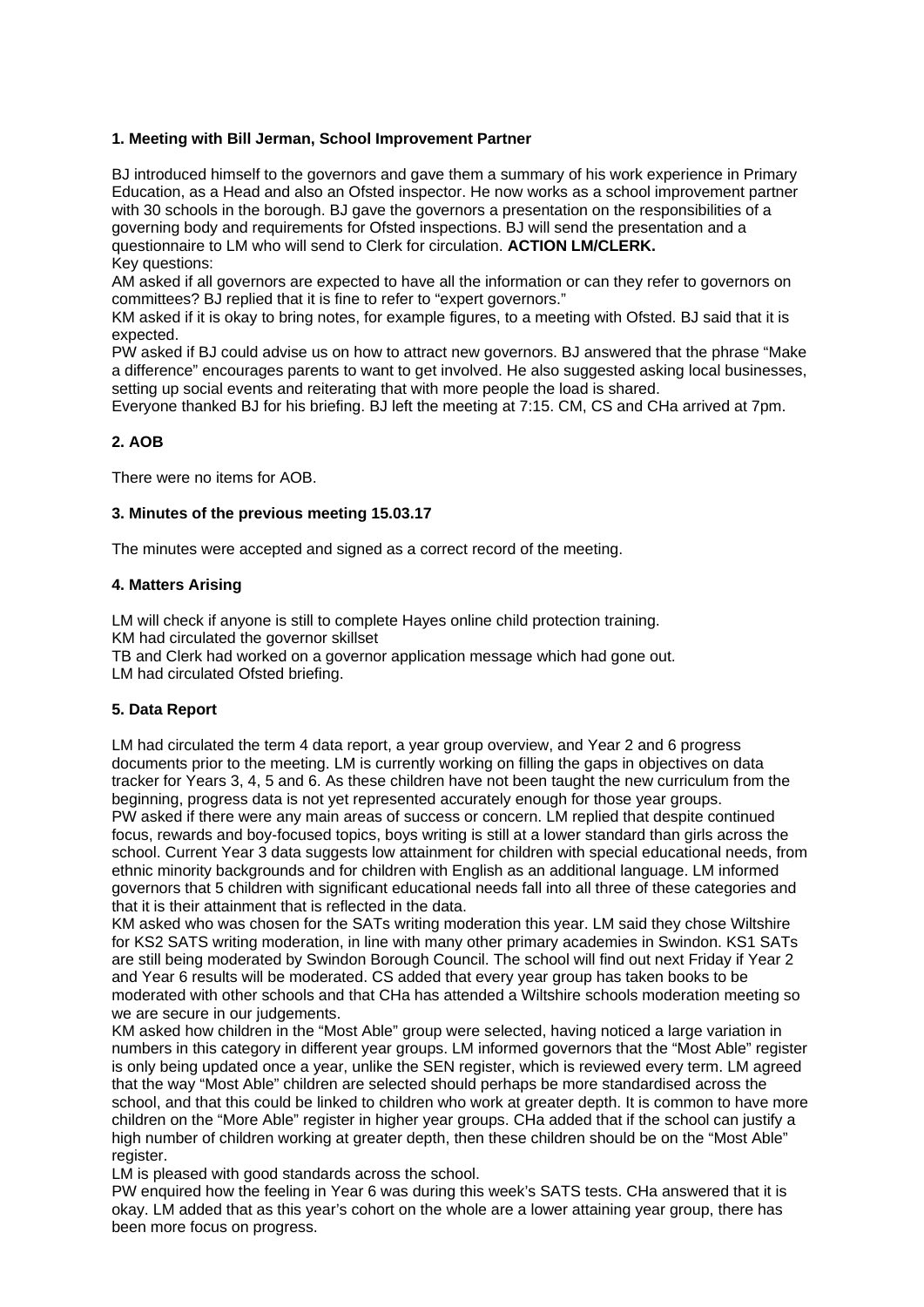## **6. Safeguarding report**

There was nothing to report.

## **7. Health and Safety report**

There was nothing to report.

#### **8. Premises update**

There was nothing to report.

#### **9. Policies**

CH notified the Clerk of several minor changes, which have been amended. TB noticed that contact details needed amending on the Emergency Plan, which CM is updating. **ACTION CM**. TB also asked if in regards to the Collective Worship policy there is an assembly every Tuesday. TM replied that there is no assembly on Tuesdays, but that collective worship takes place in class through circle time and reflection. TB asked if they are looking into the new data protection regulations that come into effect next year. CS replied that they are currently reviewing this.

### **10. MAT Update**

KM informed governors that as a general election has been called for the  $8<sup>th</sup>$  of June, a ban on political activity for civil servants is now in place ("Purdah"). This ban also affects the work of the Regional Schools Commissioners and their employees, who are not currently allowed to process MAT applications. This means that an application for a MAT in time to start in September is no longer possible. A more realistic start date would now be March. KM said that the MAT working group hopes to increase collaboration between the schools ahead of a formal application in order to keep the drive going and to start making some savings on shared services. This should also make the application more likely to be approved. The MAT working group proposed that all schools interested should employ Keith Defter, who is retiring as Head of Commonweal, for one day a week as a school improvement consultant and to oversee the MAT application process from September. TB added that this would prove every school's commitment. PA felt this is a valuable and necessary investment to keep the momentum. SF added it could be beneficial to have a 'trial run' without the formal commitment. AM said that the election results would be known before September in case they impact on the new government's attitude towards MATs. All governors were in favour of employing Keith Defter. LM, CM and KM will report this at the next MAT working group meeting in June.

LM informed governors that Croft Playgroup called an EGM on 02/05/17 to vote between joining an established MAT or remaining an independent, committee run playgroup with a view to forming a new MAT with Lethbridge and other local schools in the near future. Members voted 16 in favour of remaining independent, 10 in favour of joining an existing MAT. As the required 2/3 majority of members present to make the vote binding was not reached, a new EGM will be called for the week commencing 22/05/17. LM informed governors that the Croft Playgroup has approached Lethbridge with a request for support until such a time that a new MAT is formed. Areas that have been considered are termly supervision meetings for the Playgroup manager with LM, Lethbridge staff coopted onto the Croft Playgroup committee, and SEN support. SF asked why Croft Playgroup have approached Lethbridge for help. LM replied Croft Playgroup have a long standing tradition of working with Lethbridge and many of their children come to Lethbridge. LM added that losing Croft Playgroup as a feeder pre-school would mean that Lethbridge would still be full, but not necessarily with children from our catchment area. PA said that it could be good CPD for those involved. CH asked if there are services they could buy into from us. LM replied curriculum support, overseeing management and SEN support. Also, Lethbridge could save money as pre-schools can make referrals to the educational psychologist for free, but they are very expensive for us. SF told everyone that she was on the Croft Playgroup committee in the past and there was difficulty in recruiting a manager due to the salary in relation to the responsibility. TB and AM added that if Croft Playgroup formed a new MAT with Lethbridge and other local schools, it might be helpful if they changed their name to avoid being confused with Croft Primary School. PW summarised that if Croft Playgroup can pay for the support they wish to access and it has no detrimental effect on our performance, the governing body is happy for Lethbridge to support them.